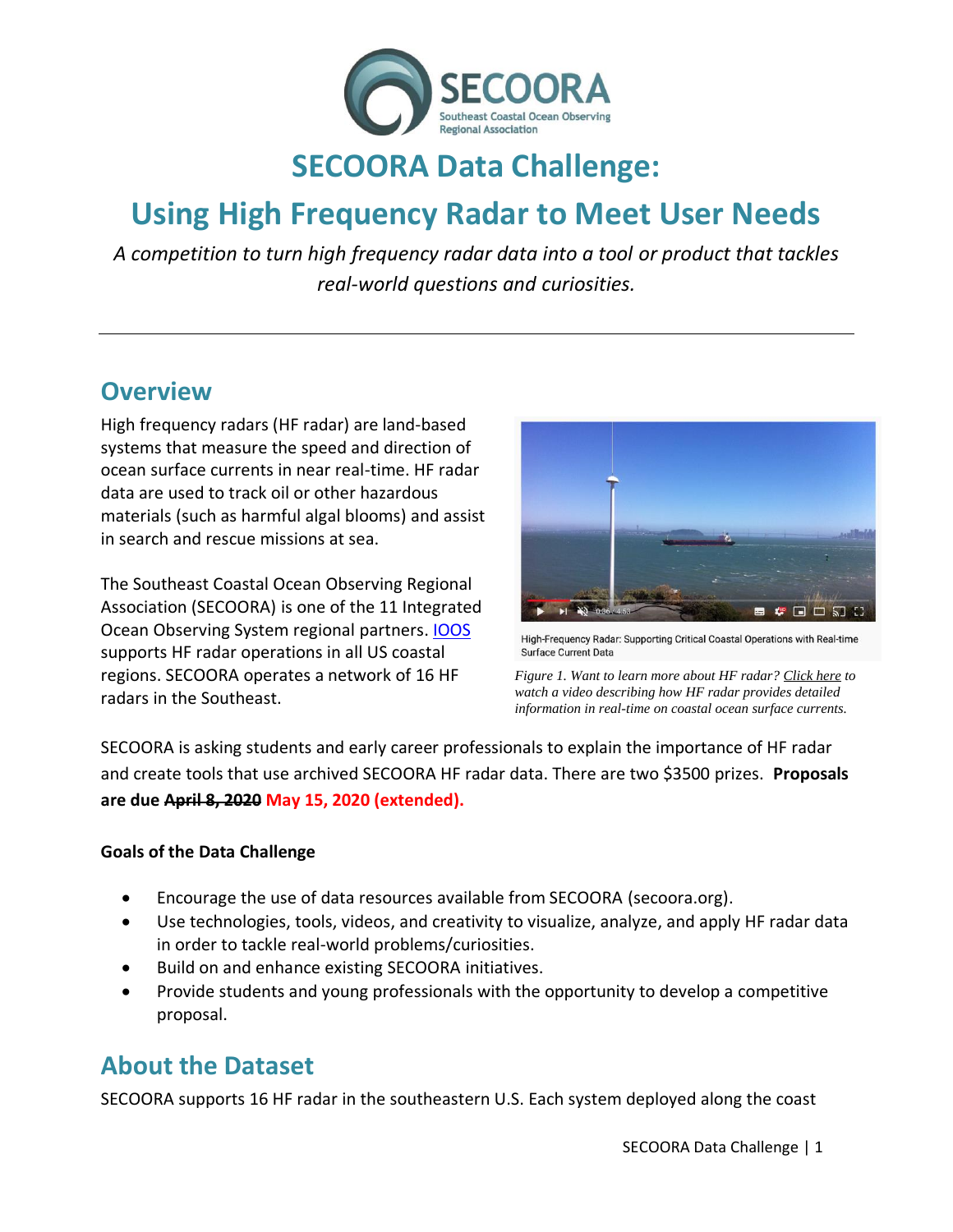uses radar technology to map ocean surface currents in near real-time. [Scientists](https://maracoos.org/hfradar.shtml) can determine the speed and direction of currents in multiple areas and generate maps of the ocean surface currents using arrows to show the current direction.

Data challenge contestants are required to use the archived SECOORA HF radar radial dataset in their project. Data access information can be found on the [SECOORA HF radar website.](https://secoora.org/hfradar/#data)

All applicants are encouraged to visit the following links to learn more about HF radar:

- [Click here](https://youtu.be/Ii83ob2cwhE) to watch a video from US IOOS outlining how HF radar provides detailed information in real-time on coastal ocean surface currents.
- Visit the US IOOS HF radar [webpage.](https://ioos.noaa.gov/project/hf-radar/)
- HF [Radar Network](https://cordc.ucsd.edu/projects/mapping/) provides reliable data telemetry, archiving, and integrated processing.
- [A Plan to Meet the Nation's Needs for Surface Current Mapping](http://secoora.org/wp-content/uploads/2018/03/national_surface_current_plan_updated_2015.pdf) presents the uses of HF radar and requirements that drive the measurement of ocean surface currents.
- Code packages for management, analyses and/or quality control of HF Radar data:
	- o [codar\\_processing](https://github.com/rucool/codar_processing)
	- o [qccodar](https://github.com/nccoos/qccodar)
	- $\circ$  hfr gui
	- o [matWERA](https://github.com/gvoulgaris0/matWERA)
- [Example Jupyter Notebooks](https://github.com/SECOORA/data_challenge_2020) accessing and using the SECOORA HF Radar radial data

## **Ideas**

There are many uses of HF radar data. Below are some examples to get you started:

- Consolidation, documentation and improvements of existing [QARTOD](https://ioos.noaa.gov/project/qartod/) quality control routines and algorithms in the ioos qc quality control library.
- Development of standard algorithms and routines to generate Total Vector products from overlapping radial data/files.
- Techniques for visualizing a site's radial data over time, i.e. status, coverage area, coverage area %.
- Novel scientific use of the radial data (gulf stream detection, tidal/harmonic analysis, particle trajectory, etc.).

## **Prizes**

SECOORA is offering two prizes in two different categories. Applicants can work as an individual or in teams. If working as a team, all members must meet the eligibility requirements.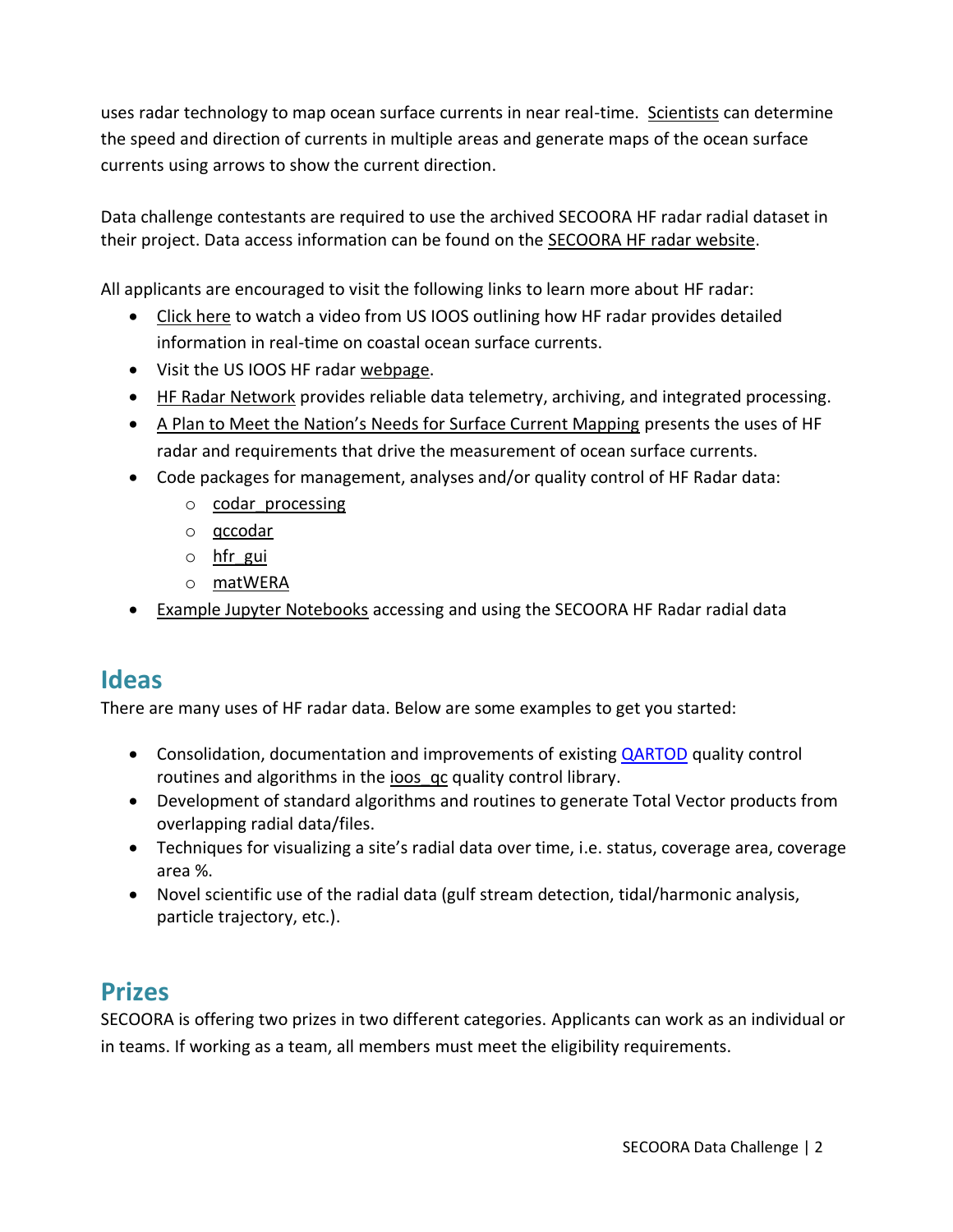#### **Category 1: Undergraduate**

Prize: \$3,500

#### *Eligibility*

Applicants must 1) reside in and attend an academic institution in the United States, 2) be an undergraduate student, 3) the individual or team must have an advisor/mentor from the institution they attend, 4) must be enrolled as an undergraduate student during the Spring 2020 semester, and 5) propose a project that incorporates data from the HF radar datasets available in the SECOORA region from [here.](https://secoora.org/hfradar/#data)

**Category 2: Other** 

Prize: \$3,500

#### *Eligibility*

Applicants must 1) reside in the United States, 2) be a graduate student OR an early career professional (working less than five years from your most recent graduation date), 3) the individual or team must have an advisor/mentor, and 4) propose a project that incorporates data from the HF radar datasets available in the SECOORA region from [here.](https://secoora.org/hfradar/#data)

### **How to Apply**

Each applicant or team must submit their proposal by **5:00 PM ET, May 15, 2020.** All proposals will be evaluated based on the review criteria and if chosen as the winning project, the successful applicant will have until January 31, 2021 to complete the project. All winning projects will be featured on [secoora.org.](http://secoora.org/) Proposals can only be submitted in one category.

#### **Proposal Format**

All proposals must follow the below required format. Proposals that do not follow the required format will not be evaluated.

Maximum page length is 5 pages (does not include appendices). Text should be 12-point font, all margins 1-inch and must include the following components:

- 1. Title Page (Proposal Cover Sheet) is limited to 1 page and must include:
	- a. Proposal title
	- b. Category under which you are applying: Category 1: Undergraduate or Category 2: **Other**
	- c. Lead applicant's name and complete contact information
	- d. Team members, if any, and complete contact information
	- e. Advisor name and contact information (i.e. professor supervising work)
	- f. Project summary (1 paragraph)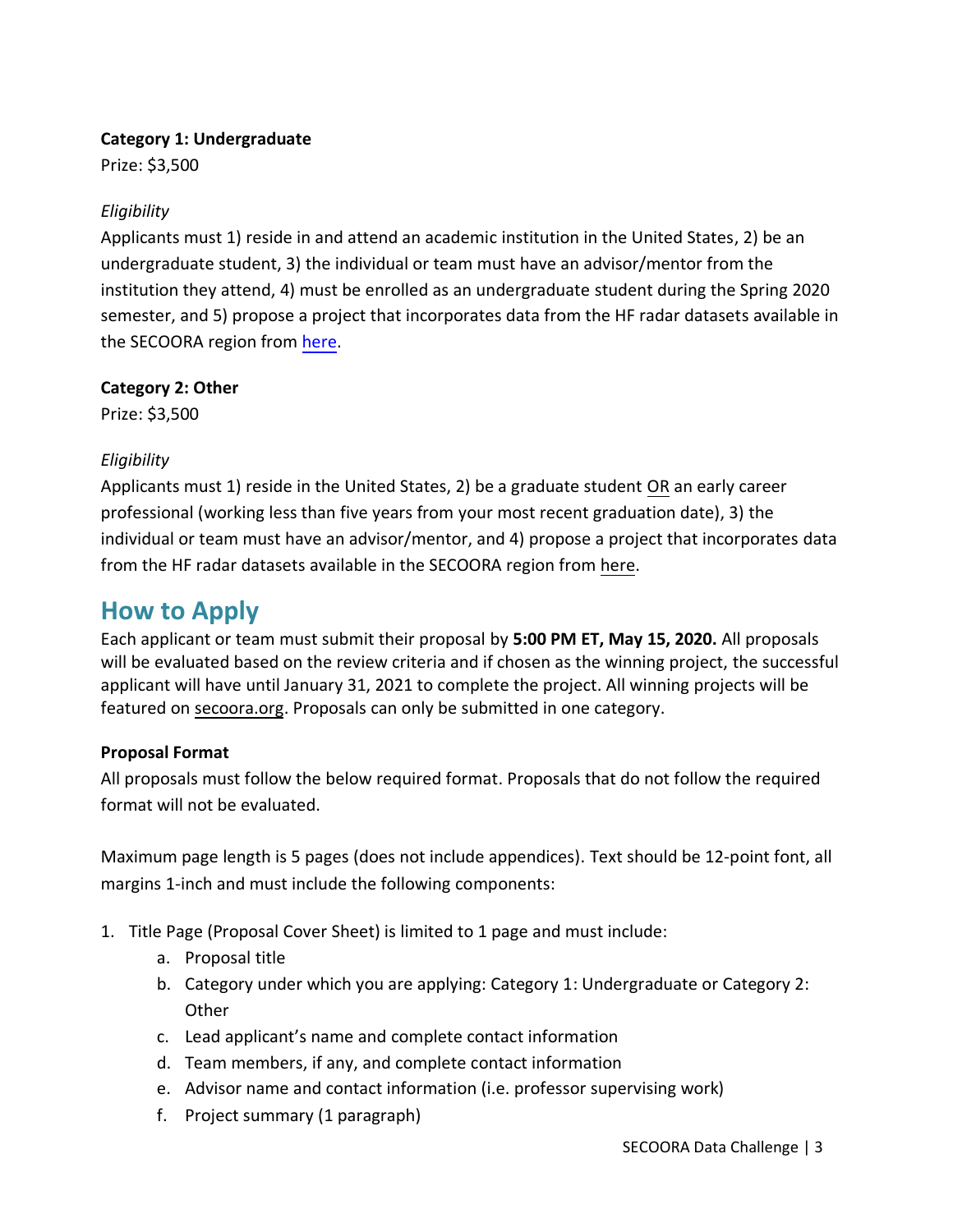- 2. Project Description is limited to 4 pages and must include:
	- a. Statement of the issue to be addressed
	- b. Description of the product or tool that will be developed
	- c. Statement of how the project will directly benefit specific users or stakeholders (please list all partners if there are any)
	- d. Goals, objectives and anticipated results
	- e. Methodology or approach, including:
		- i. Explanation of the technical approach
		- ii. Data analysis and/or visualization techniques that will be employed
	- f. Describe project deliverables and how results will be shared with users/stakeholders. Upon completion of the project you will need to:
		- i. Provide a brief report on how the data was used for the project.
		- ii. Produce a short video on the project, and its value to you and potential users.

The following appendices are required; however, they do not count towards the page limit.

Appendix 1: Project timeline that lists the project objectives and when you plan to complete each objective and submit your final results to SECOORA (note the project must be completed by January 31, 2021). (1-page maximum)

Appendix 2: For undergraduate and graduate students, a signed letter of support from their major professor is required stating *you are a student in good standing*. For early career professionals, a letter of support from their hiring manager/supervisor is required.

Appendix 3: One-page resume or curriculum vitae (CV). If working in a team, please provide the one-page resume or CV of all team members.

### **Submit Your Proposal**

Please submit the entire application package electronically in PDF format no later than **5:00 PM ET on May 15, 2020** to Abbey Wakely [\(abbey@secoora.org\)](mailto:abbey@secoora.org)) and cc Jennifer Dorton [\(jdorton@secoora.org\)](mailto:jdorton@secoora.org).

## **Evaluation Criteria**

Evaluation criteria are the same for ALL categories.

- Creativity and Innovation 25%
- Demonstrated Value to a Stakeholder 25%
- Technology/Scientific Merit 20%
- Methodology 20%
- Follows Proposal Guidelines 10%